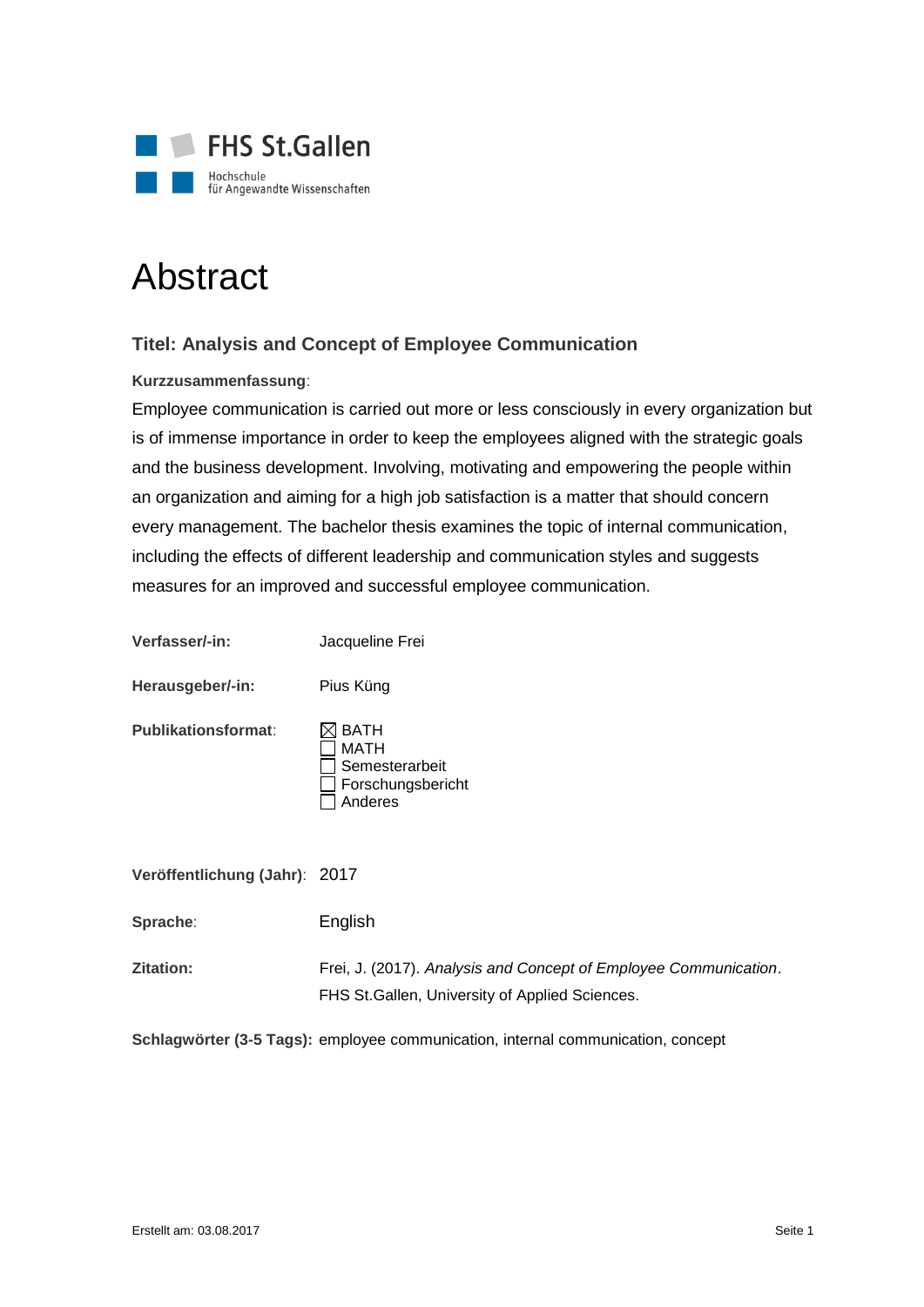# **Ausgangslage, Ziel, Vorgehen, Erkenntnisse, wichtigste Literaturquellen Initial Position**

The activity of internal communication and information distribution is managed differently and executed with an irregular extent and consistency in every company. This could cause displeasure regarding the internal exchange of information among the workforce and could lead to a low job satisfaction.

#### **Goal**

The goal of this bachelor thesis was to analyze the current state of employee communication and to assess the company situation based on the theoretical requirements for successful internal communication. The work further aimed to identify the employees' needs regarding the internal information distribution and to develop a concept for the improvement of the present communication measures.

#### **Approach**

A theory chapter about the topics of employee communication, leadership and communication styles laid the basis for the company analysis in that matter. Personal interviews with the management of the organization enabled the author to illustrate the management perspective on the covered topics and to analyze the company accordingly.

The core of the thesis was the qualitative research among 14 employees through in-depth interviews, which aimed to identify their needs in regard to the internal exchange of information and to picture the employee perspective. A SWOT-matrix defined the company's strengths, weaknesses, opportunities and threats of employee communication based on the comparison of the theory and the actual company situation. The developed concept of employee communication lastly defined top-down and bottom-up measures of internal communication as well as a plan for its implementation.

#### **Findings**

The nine suggested top-down communication measures included a clear responsibility, a repetition interval, the targeted employee group and the appropriate communication channel. Six bottom-up measures proposed options for employees to address issues and ideas to the management. Again, the responsibility, frequency and channel were suggested for each communication activity.

The key finding for successful internal communication was the determination of the right frequency and proper consistency of the communication measures as well as the activity of gathering and enabling feedback from the employees.